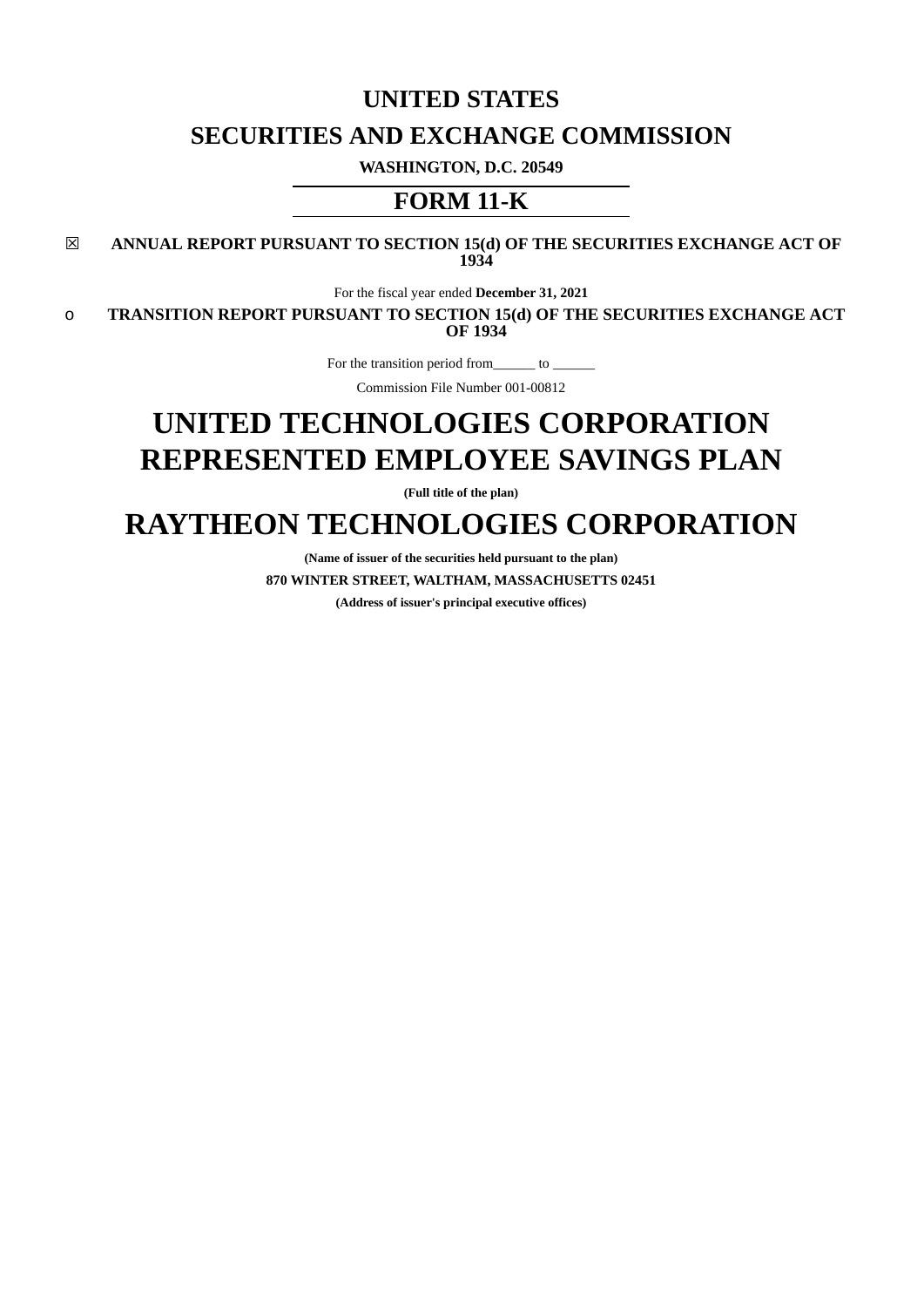### **UNITED TECHNOLOGIES CORPORATION REPRESENTED EMPLOYEE SAVINGS PLAN Index to Financial Statements Year Ended December 31, 2021**

|                                                                                                                  | Page            |
|------------------------------------------------------------------------------------------------------------------|-----------------|
| <b>Report of Independent Registered Public Accounting Firm</b>                                                   | $\overline{3}$  |
| <b>Financial Statements</b>                                                                                      |                 |
| Statements of Net Assets Available for Benefits as of December 31, 2021 and 2020                                 | $\overline{4}$  |
| Statement of Changes in Net Assets Available for Benefits for the Year Ended December 31, 2021                   | $\overline{5}$  |
| <b>Notes to Financial Statements</b>                                                                             | $6\overline{6}$ |
| Supplemental Schedule * - Schedule H, Line 4i - Schedule of Assets (Held at End of Year) as of December 31, 2021 | 15              |
| <b>Exhibit Index</b>                                                                                             | <u>16</u>       |
| <b>Signature</b>                                                                                                 | 17              |
|                                                                                                                  |                 |

<span id="page-1-0"></span>**\*** Other supplemental schedules required by Section 2520.103-10 of the Department of Labor's Rules and Regulations and Disclosure under the Employee Retirement Income Security Act of 1974 have been omitted because they are not applicable.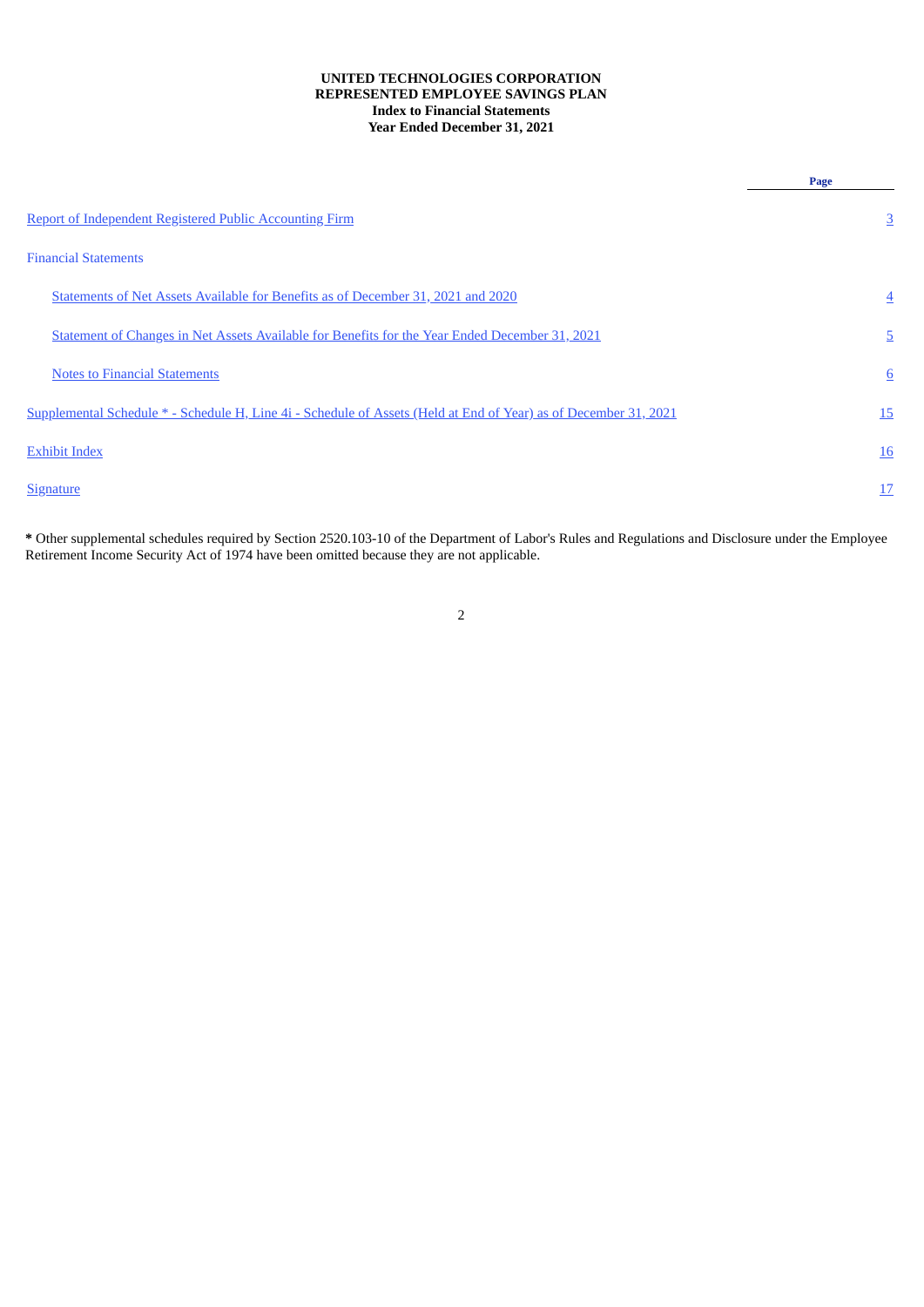### **Report of Independent Registered Public Accounting Firm**

To the Administrator and Plan Participants of United Technologies Corporation Represented Employee Savings Plan

#### *Opinion on the Financial Statements*

We have audited the accompanying statements of net assets available for benefits of United Technologies Corporation Represented Employee Savings Plan (the "Plan") as of December 31, 2021 and 2020 and the related statement of changes in net assets available for benefits for the year ended December 31, 2021, including the related notes (collectively referred to as the "financial statements"). In our opinion, the financial statements present fairly, in all material respects, the net assets available for benefits of the Plan as of December 31, 2021 and 2020, and the changes in net assets available for benefits for the year ended December 31, 2021 in conformity with accounting principles generally accepted in the United States of America.

#### *Basis for Opinion*

These financial statements are the responsibility of the Plan's management. Our responsibility is to express an opinion on the Plan's financial statements based on our audits. We are a public accounting firm registered with the Public Company Accounting Oversight Board (United States) (PCAOB) and are required to be independent with respect to the Plan in accordance with the U.S. federal securities laws and the applicable rules and regulations of the Securities and Exchange Commission and the PCAOB.

We conducted our audits of these financial statements in accordance with the standards of the PCAOB. Those standards require that we plan and perform the audit to obtain reasonable assurance about whether the financial statements are free of material misstatement, whether due to error or fraud.

Our audits included performing procedures to assess the risks of material misstatement of the financial statements, whether due to error or fraud, and performing procedures that respond to those risks. Such procedures included examining, on a test basis, evidence regarding the amounts and disclosures in the financial statements. Our audits also included evaluating the accounting principles used and significant estimates made by management, as well as evaluating the overall presentation of the financial statements. We believe that our audits provide a reasonable basis for our opinion.

#### *Supplemental Information*

The supplemental schedule H, line 4i – schedule of assets (held at end of year) as of December 31, 2021 has been subjected to audit procedures performed in conjunction with the audit of the Plan's financial statements. The supplemental schedule is the responsibility of the Plan's management. Our audit procedures included determining whether the supplemental schedule reconciles to the financial statements or the underlying accounting and other records, as applicable, and performing procedures to test the completeness and accuracy of the information presented in the supplemental schedule. In forming our opinion on the supplemental schedule, we evaluated whether the supplemental schedule, including its form and content, is presented in conformity with the Department of Labor's Rules and Regulations for Reporting and Disclosure under the Employee Retirement Income Security Act of 1974. In our opinion, the supplemental schedule is fairly stated, in all material respects, in relation to the financial statements as a whole.

/s/ PricewaterhouseCoopers LLP Hartford, Connecticut June 21, 2022

<span id="page-2-0"></span>We have served as the Plan's auditor since at least 1993. We have not been able to determine the specific year we began serving as auditor of the Plan.

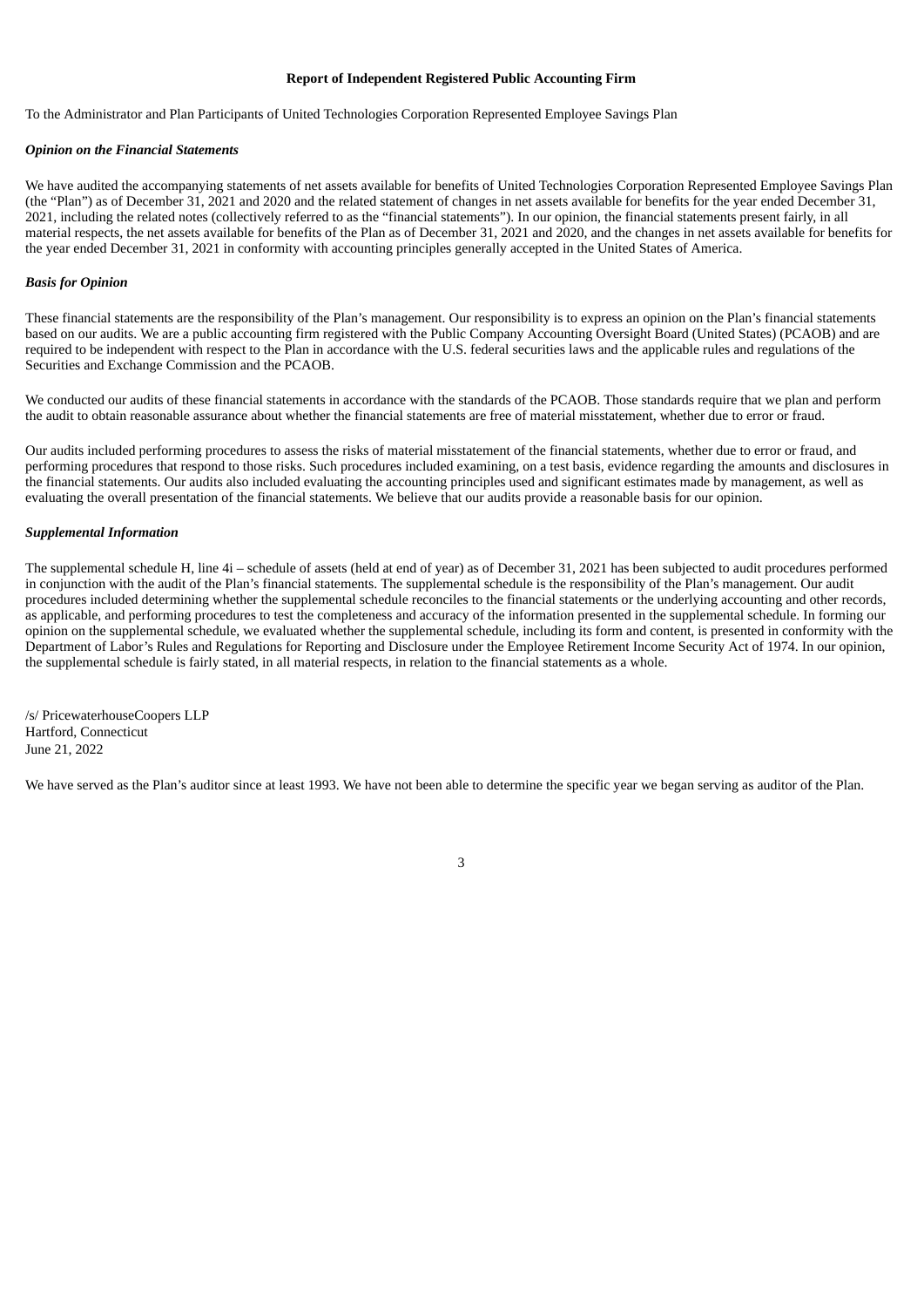### **UNITED TECHNOLOGIES CORPORATION REPRESENTED EMPLOYEE SAVINGS PLAN Statements of Net Assets Available for Benefits** (Thousands of Dollars)

<span id="page-3-0"></span>

|                                               | <b>December 31, 2021</b> | <b>December 31, 2020</b> |
|-----------------------------------------------|--------------------------|--------------------------|
| <b>Assets:</b>                                |                          |                          |
| Investment in Master Trust, at fair value     | 1.245.072 \$             | 1,102,459                |
| Investment in Master Trust, at contract value | 1,258,070                | 1,278,677                |
| Notes receivable from participants            | 25.465                   | 26,489                   |
| Net assets available for benefits             | 2,528,607                | 2,407,625                |

The accompanying notes are an integral part of these financial statements.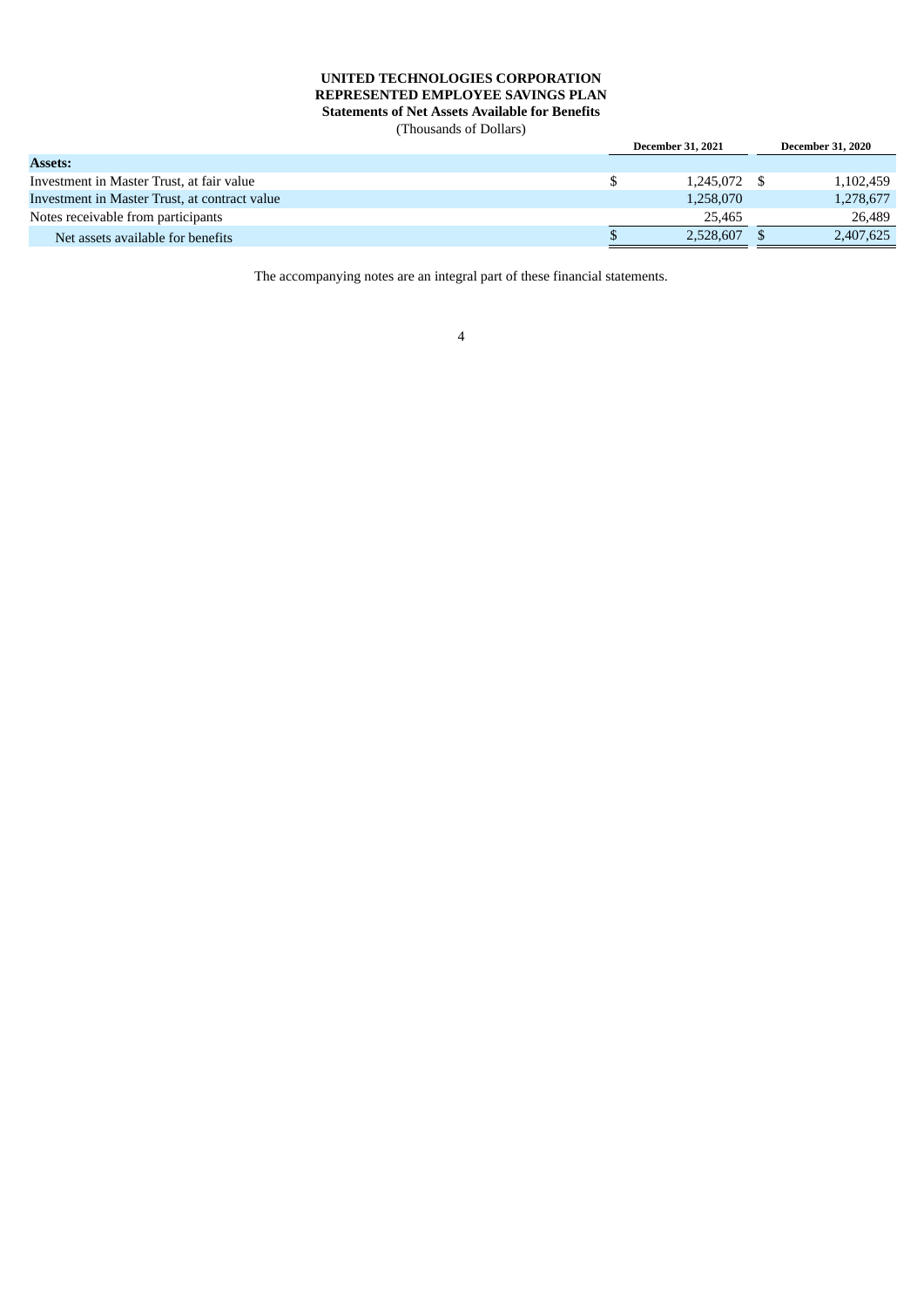### **UNITED TECHNOLOGIES CORPORATION REPRESENTED EMPLOYEE SAVINGS PLAN Statement of Changes in Net Assets Available for Benefits**

(Thousands of Dollars)

**Year Ended December 31,**

|                                                                       | 2021          |
|-----------------------------------------------------------------------|---------------|
| Additions to net assets attributed to:                                |               |
| Investment income:                                                    |               |
| Plan interest in net appreciation and investment gain of Master Trust | \$<br>260,809 |
| Contributions:                                                        |               |
| Participants'                                                         | 46,157        |
| Employer's                                                            | 19,388        |
| Interest income on notes receivable from participants                 | 938           |
| Total additions                                                       | 327,292       |
| Deductions from net assets attributed to:                             |               |
| Distributions to participants or beneficiaries                        | 206,237       |
| Administrative expenses                                               | -73           |
| Total deductions                                                      | 206,310       |
| <b>Increase in net assets</b>                                         | 120,982       |
| Net assets available for benefits December 31, 2020                   | 2,407,625     |
| Net assets available for benefits December 31, 2021                   | 2,528,607     |

<span id="page-4-0"></span>The accompanying notes are an integral part of these financial statements.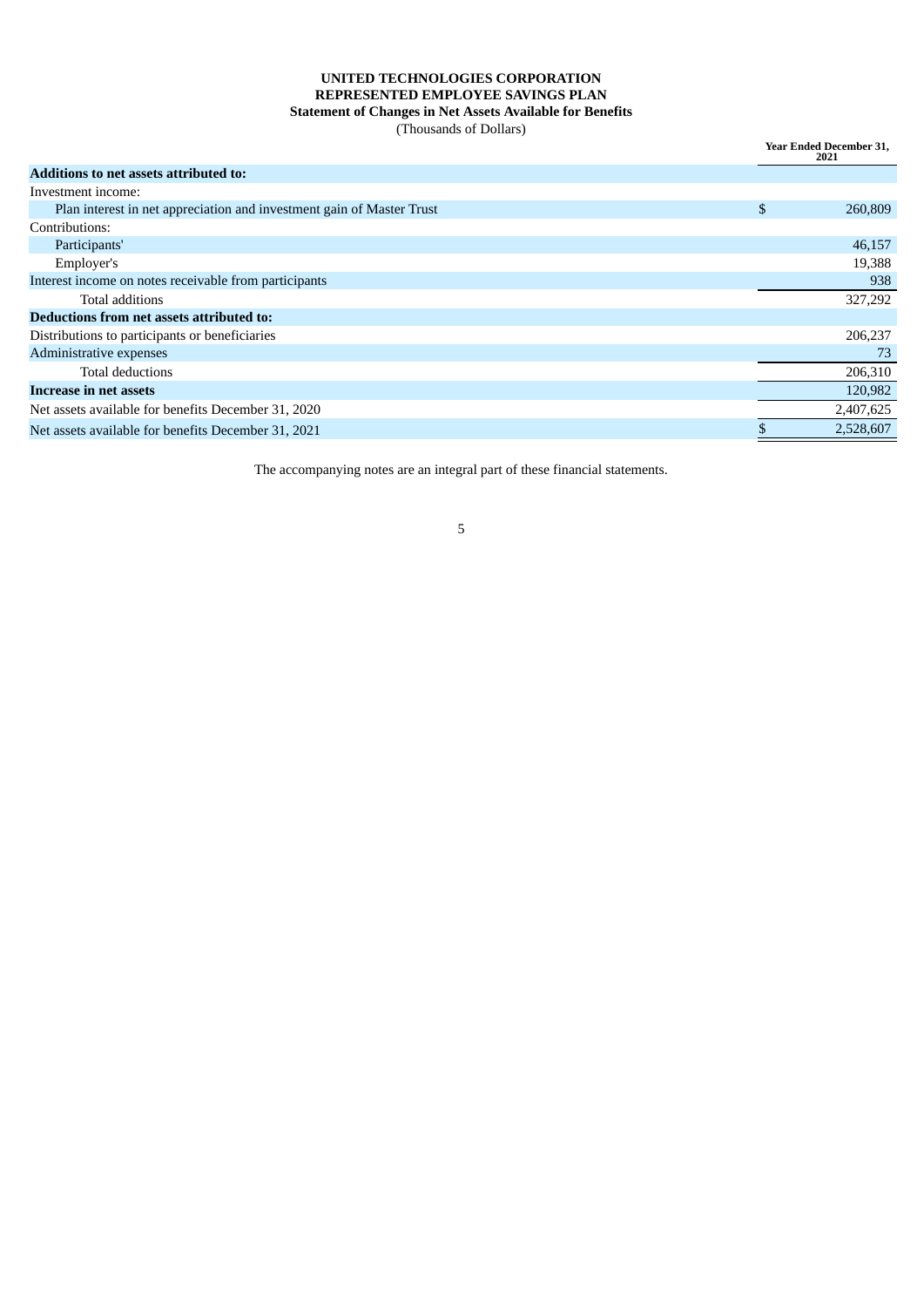### **UNITED TECHNOLOGIES CORPORATION REPRESENTED EMPLOYEE SAVINGS PLAN Notes to Financial Statements**

### **NOTE 1 - DESCRIPTION OF THE PLAN**

**General.** The United Technologies Corporation Represented Employee Savings Plan (the Plan) is a defined contribution savings plan sponsored by Raytheon Technologies Corporation (RTC, the Corporation, the Employer, or the Company). It is subject to the provisions of the Employee Retirement Income Security Act of 1974 (ERISA). Represented employees of certain RTC subsidiaries, which consists of legacy United Technologies Corporation businesses, whom are covered by collective bargaining agreements that provide for Plan participation are customarily eligible to participate in the Plan after completing at least one year of service. The following is a brief description of the Plan. For more complete information, reference should be made to the summary plan description as well as the Plan documents, which are available from RTC.

On April 3, 2020, United Technologies Corporation (UTC) and Raytheon Company completed their previously announced merger in an all-stock merger of equals (the Raytheon Merger), following the completion by UTC of the separation of its business into three independent, publicly traded companies - UTC, Carrier Global Corporation (Carrier) and Otis Worldwide Corporation (Otis) (such separations, the "Separation Transactions"). Upon closing of the Raytheon Merger, UTC's name has changed to "Raytheon Technologies Corporation," and its shares of common stock began trading as of April 3, 2020 on the New York Stock Exchange under the ticker symbol "RTX." Although the name of the company has changed, the Plan continues to operate under the United Technologies Corporation Represented Employee Savings Plan name because it covers only employees who are employed by the legacy UTC entity and remains separate from plans sponsored by the former Raytheon Company. The name of the UTC Common Stock Fund was updated on April 3, 2020, to the RTX Stock Fund.

In 2020, in connection with the Separation Transactions, UTC shareowners received shares of Carrier and Otis common stock as a special dividend, and the Carrier and Otis common stock funds were created to hold the special dividends declared by UTC. The Carrier and Otis common stock funds were included within the RTX Stock Fund. The Carrier and Otis common stock funds were closed to new investments within the Plan and were removed as an investment option in April 2021. Participants were free to move these balances to the Plan's other investment options, including the RTX Stock Fund, until the Carrier and Otis common stock funds were removed as investment options. Subsequent to this, the Trustee incrementally allocated all remaining balances to the Plans' default investment options.

**Trustee and Recordkeeper.** State Street Bank and Trust (Trustee) is the Plan Trustee and custodian. Alight Solutions is the Plan's recordkeeper and performs participant account recordkeeping services.

**Contributions and Vesting.** All participants may elect, through payroll deductions, to make tax-deferred contributions of between \$1 per week and the maximum amount permitted by the relevant collective bargaining agreement. Certain participants, depending on their collective bargaining agreement, may also make after-tax contributions. Participants direct the investment of their contributions, including Employer matching contributions, into various investment options offered by the Plan through the United Technologies Corporation Employee Savings Plan Master Trust (Master Trust).

Through the Master Trust, the Plan offers an equity fund, a small company stock fund, an international equity fund, three commingled index funds, thirteen target retirement funds, one multi-market risk parity fund, one stable value fund, an RTX Stock Fund and a mutual fund brokerage window as investment options to participants. The Plan also offers the Lifetime Income Strategy (LIS) as an investment option. The LIS includes an insurance component and is intended to provide participants with a steady stream of secure retirement income. The LIS is the Plan's qualified default investment option. In addition, the Master Trust includes a money market fund that is primarily used for transitioning or merging plans.

Participant contributions, plus actual earnings thereon, are fully vested at all times under the Plan. The Employer will contribute specified amounts to the Plan in accordance with the terms outlined in each collective bargaining agreement. Generally, Employer contributions, plus actual earnings thereon, become fully vested after two years of Plan participation.

Effective as of January 1, 2022, participants may participate in the Student Loan Repayment Contribution (SLRC) program in the Plan. An SLRC participant who makes qualified student loan repayments may receive an SLRC employer contribution of eligible earnings after the end of the year, up to the employer contribution for which the participant would otherwise be eligible under the Company match, less other employer matching contributions made within the Plan year.

Certain participants may also make limited tax-deferred or after-tax contributions to an individual medical account (IMA) or tax-deferred contributions for cost of living adjustments (COLA), where permitted. The Employer will match 75 percent of the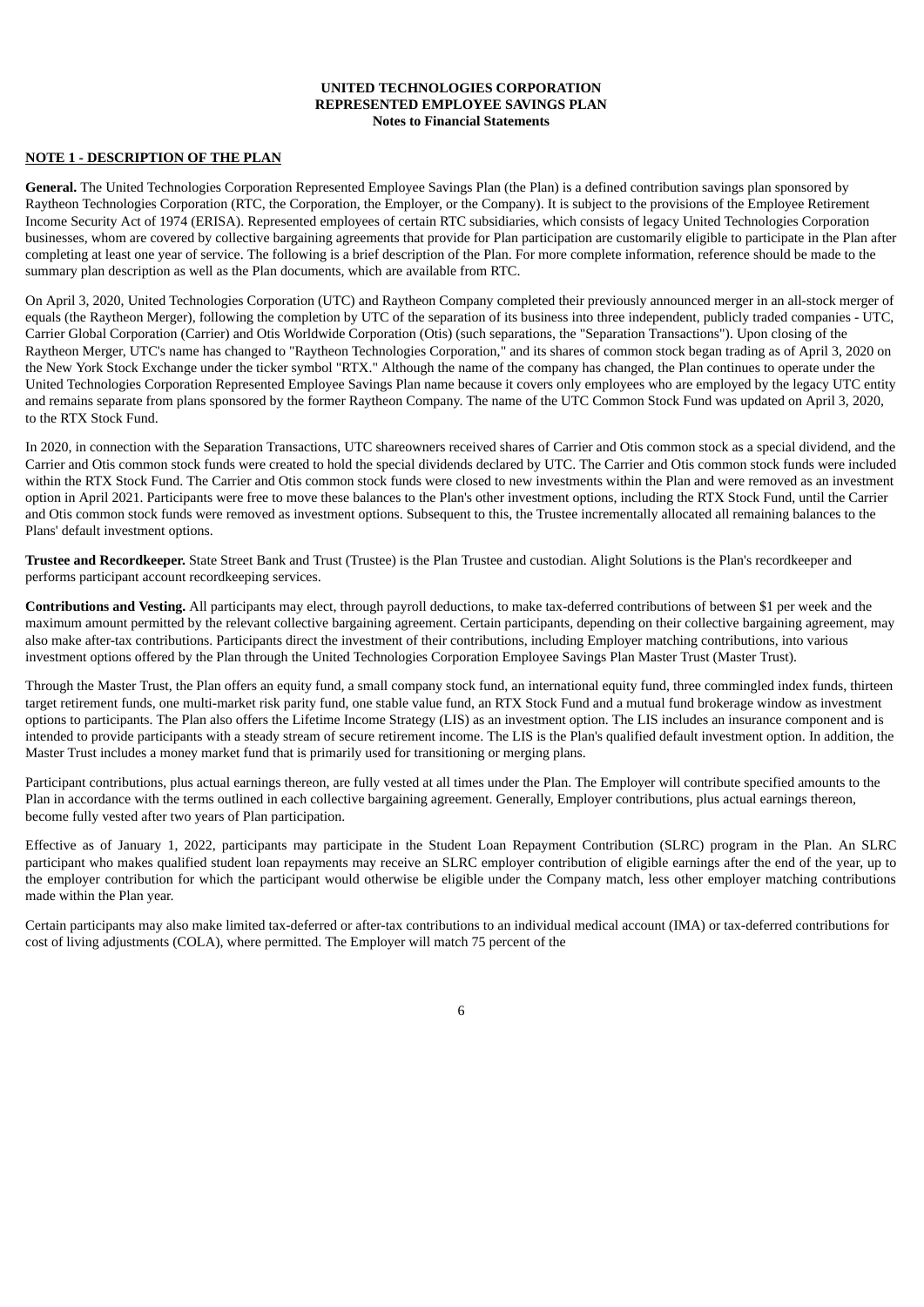participant's IMA contribution. All contributions to an IMA are invested in the stable value fund through the Master Trust and may not be withdrawn until the participant's retirement, termination, or death.

For participants who participated in the United Technologies Corporation Pension Plan, RTC makes new retirement contributions to the savings plan account instead of adding pay credits to the cash balance account in the United Technologies Corporation Pension Plan. The retirement contribution percentage is based on the age of the participant as of December 31 of each calendar year.

**Participant Accounts.** Generally, each participant's account is credited with (a) participant's contributions, (b) RTC's contributions in accordance with the terms outlined in each particular collective bargaining agreement based on a percentage of the participant's contribution and (c) Plan earnings and losses reduced by expense allocations. The benefit to which a participant is entitled is the benefit that can be provided from the participant's vested account. Forfeited balances of terminated participants' non-vested Employer contributions accounts are used to reduce future RTC contributions and/or to pay Plan expenses. For the year ended December 31, 2021, amounts forfeited from non-vested accounts totaled \$101 thousand, \$76 thousand of which was used to fund RTC's contributions. As of December 31, 2021 and 2020, the balance of forfeited non-vested accounts was \$81 thousand and \$56 thousand, respectively.

**Voting Rights.** Common Stock held in the RTX Stock Fund is voted by the Trustee at shareowner meetings of RTC in accordance with the confidential instructions of the participants whose accounts are invested in this fund. All shares of Employer stock in the RTX Stock Fund for which the Trustee receives voting instructions from participants to whose accounts the shares are allocated, are voted in accordance with those instructions. All Employer stock in the RTX Stock Fund for which the Trustee does not receive timely voting instructions, are voted by the Trustee in accordance with the timely instructions it receives with respect to a plurality of the shares in the RTX Stock Fund.

**Notes Receivable from Participants.** Under the terms of the Plan, certain participants are allowed to borrow up to the lesser of 50 percent of their vested account balances or \$50,000, with a minimum loan amount of \$1,000 (excluding IMA, COLA and brokerage window amounts), and must repay their loan within five years. Participants may only have one loan outstanding at a time. The loans are collateralized by the balance in the participant's account and bear interest at prime rate plus one percent per The Wall Street Journal/Reuters, which stood at 4.25% at both December 31, 2021 and 2020. Principal and interest are paid ratably through payroll deductions by active participants or through direct payment by inactive participants. The Plan's balance of Notes receivable from participants as of December 31, 2021 and 2020 includes remaining participant balances from certain other plans previously transferred into the Plan.

**Payment of Benefits.** Generally, upon termination, benefits may be left in the Plan or paid in a lump sum to a terminating participant. Participants terminating due to retirement, who are invested in funds other than the LIS, may elect to receive benefits in installments over two to twenty years. At the participant's election, the portion of a lump sum distribution attributable to an investment in the RTX Stock Fund may be paid in shares of RTC Common Stock instead of cash. Distributions in RTC Common Stock for the year ended December 31, 2021 were approximately \$1.8 million at fair market value as of the respective transaction date. Distributions in Carrier and Otis common stock for the year ended December 31, 2021 were \$465 thousand and \$401 thousand, respectively, at fair value as of the respective transaction date.

All separated and active participants age 59 1/2 or older are permitted to select a specific fund or funds from which to receive benefits.

Retiring participants invested in the LIS can receive a guaranteed annual income benefit, which is calculated based on participants' accumulated balances in the LIS at age 60. The annual income benefit is secured with insurance contracts and is guaranteed for life, even if the participants' balance in the LIS becomes exhausted during retirement. Payment can be taken monthly or as-needed, however participants cannot carry forward unused portions of a given year's annual income benefit, and amounts withdrawn in excess of a given year's annual income benefit will reduce the future income benefit amount.

### **NOTE 2 - SUMMARY OF ACCOUNTING PRINCIPLES**

**Basis of Accounting.** The financial statements of the Plan are prepared under the accrual method of accounting.

**Master Trust.** The Plan's assets are kept in the Master Trust maintained by the Trustee. Under the Master Trust agreement, the assets of certain employee savings plans of RTC are combined. Participating plans purchase units of participation in the underlying investment funds based on their contribution to such funds and the unit value of the applicable investment fund at the end of the trading day in which a transaction occurs. The unit value of each fund is determined at the close of each day by dividing the sum of uninvested cash, accrued income and expenses and the current value of investments by the total number of outstanding units in such funds. Income or losses from the funds' investments, other than the RTX Stock Fund, increase or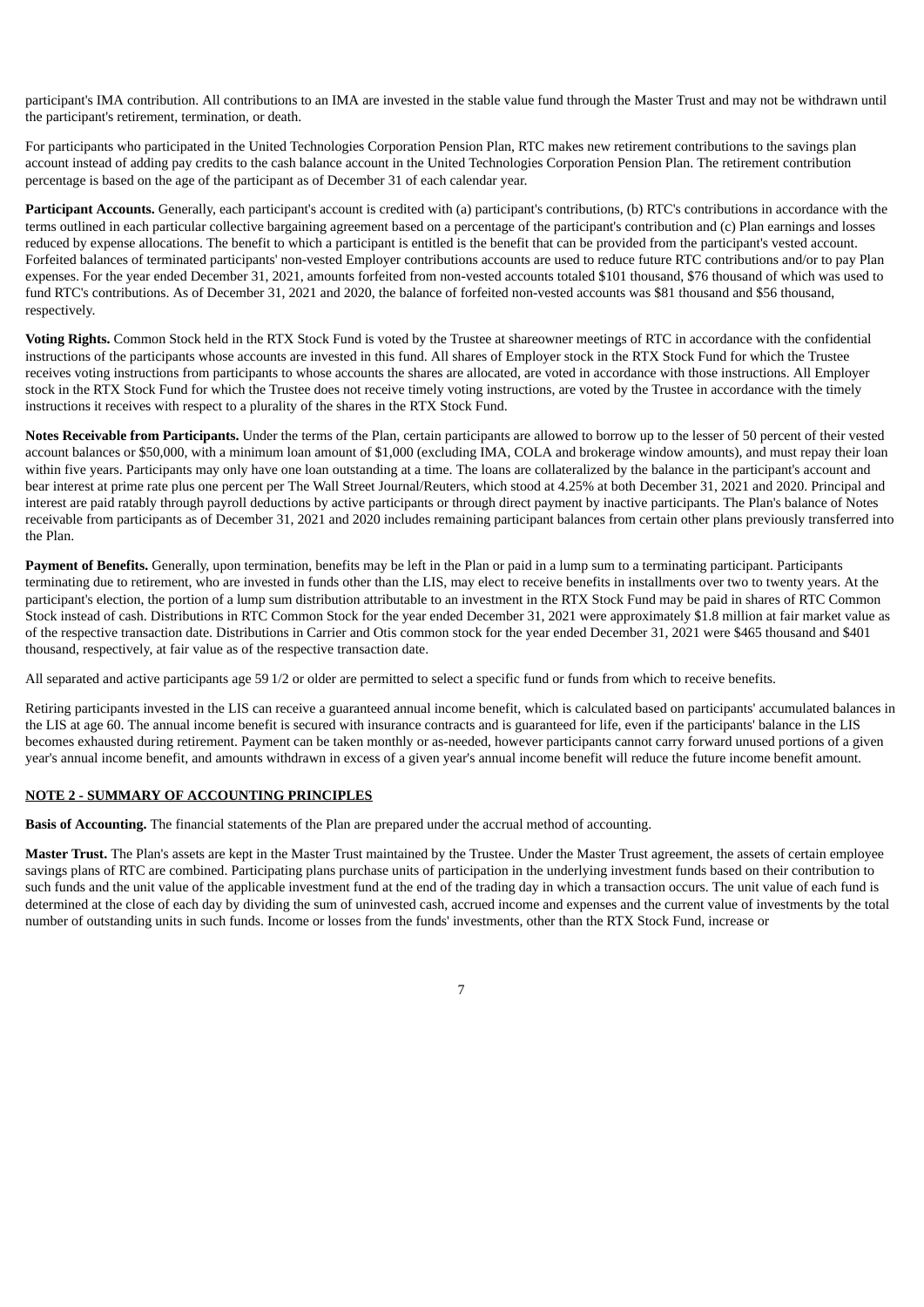decrease the participating plans' unit values. RTX Stock Fund dividends increase the Plan's units in that fund. Distributions to participants reduce the number of participation units held by the participating plans. See Note 4 for additional information.

**Fully Benefit-Responsive Investment Contracts.** The Master Trust invests in a stable value fund that invests in managed separate account guaranteed investment contracts (GICs) and synthetic GICs with financial institutions. Managed separate account GICs are investment contracts invested in insurance company separate accounts established for the sole benefit of RTC stable value fund participants. The assets are wrapped by an insurance company. The Plan participates in the underlying experience of the separate account via future periodic rate resets, which once set, are guaranteed by the insurance company. Synthetic GICs provide for a variable crediting rate which resets periodically. In each case, the wrap contracts provide assurances that future adjustments to the crediting rate cannot result in a crediting rate of less than zero. As fully benefit-responsive investment contracts, the stable value fund's investments are stated at contract value (the amount available to pay benefits). Contract value is the amount participants would receive if they were to initiate permitted transactions under the terms of the Plan and includes contributions plus earnings, less Plan withdrawals and expenses. There are no reserves against contract value for credit risk. See Notes 3 and 5 for additional information.

**Investment Valuation and Income Recognition.** The fair value of a financial instrument is generally determined as the amount that could reasonably be expected to be realized from an orderly disposition of securities and other financial instruments over a reasonable period of time. By its nature, a fair value price is a good faith estimate of the valuation in a current sale and may not reflect the actual market price. It is the amount that would be received to sell an asset or paid to transfer a liability in an orderly transaction between market participants at the measurement date.

Short-term investments represent cash and investments held by the Master Trust in commingled institutional funds and are valued at the published net asset values (NAV) per unit as of the valuation date. The commingled institutional funds classified as short-term investments, known as short term investment funds, transact daily without restriction in a manner similar to money market funds with an objective of maintaining a constant \$1.00 NAV through investment in high-quality securities with short durations. Although not traded on an active market the NAVs of the short term investment funds is observable. Cash is valued at the amounts deposited in the account, plus accrued interest.

Commingled funds represent investments held in institutional funds and are valued at the NAV as a practical expedient as of the valuation date. The commingled funds are made up of a variety of index funds. The underlying holdings of the commingled funds are primarily marketable equity and fixed income securities. As of both December 31, 2021 and 2020, there were no restrictions in place related to either participant or plan sponsor directed redemption of these commingled funds. If the Plan were to initiate a trade of significant size, either into or out of the commingled funds, the investment adviser of the commingled fund reserves the right to request a reasonable period of notice to ensure that trading of securities will be implemented in an orderly business manner.

The Plan offers the LIS as an investment option, which includes an insurance component for participants who want to receive a steady stream of secure retirement income. The LIS includes an equity fund, a bond fund, and a secure income fund. The equity fund and the bond fund are comprised of underlying investments of the Master Trust managed separate accounts and commingled funds. The secure income portfolio represents a collective trust fund with an investment objective of long-term growth of capital. As of December 31, 2021 and 2020, there were no restrictions in place related to either participant or plan sponsor directed redemption of these funds unless certain criteria are met. If the Plan were to initiate a trade of significant size, either into or out of the commingled funds, the investment adviser reserves the right to request a reasonable period of notice to ensure that trading of securities will be implemented in an orderly business manner.

The Master Trust invests in managed separate accounts established for the sole benefit of RTC participants. The investment valuation policy of these managed separate accounts is to value investments at fair value. Investments and other portfolio instruments are generally valued using a market approach. Common stock, preferred stock and interest in real estate investment trusts are stated at fair value determined using the closing sales prices for the investments as of the valuation date. Fixed income investments are valued on the basis of valuations furnished by Trustee-approved independent pricing services. These services determine valuations for normal institutional-size trading units of such securities using models or matrix pricing, which incorporates yield and/or price with respect to bonds that are considered comparable in characteristics such as rating, interest rate and maturity date and quotations from bond dealers to determine current value. If these valuations are deemed to be either not reliable or not readily available, the fair value will be determined in good faith by the Trustee.

Shares held in mutual funds through the mutual fund brokerage window are valued at the published NAV as of the last business day of each period presented. Certain limitations are placed on balances and direct transfers into the mutual fund brokerage window. Participants may not take a distribution or a loan directly from the mutual fund brokerage window, however, if available, they may be initiated through the other investment options.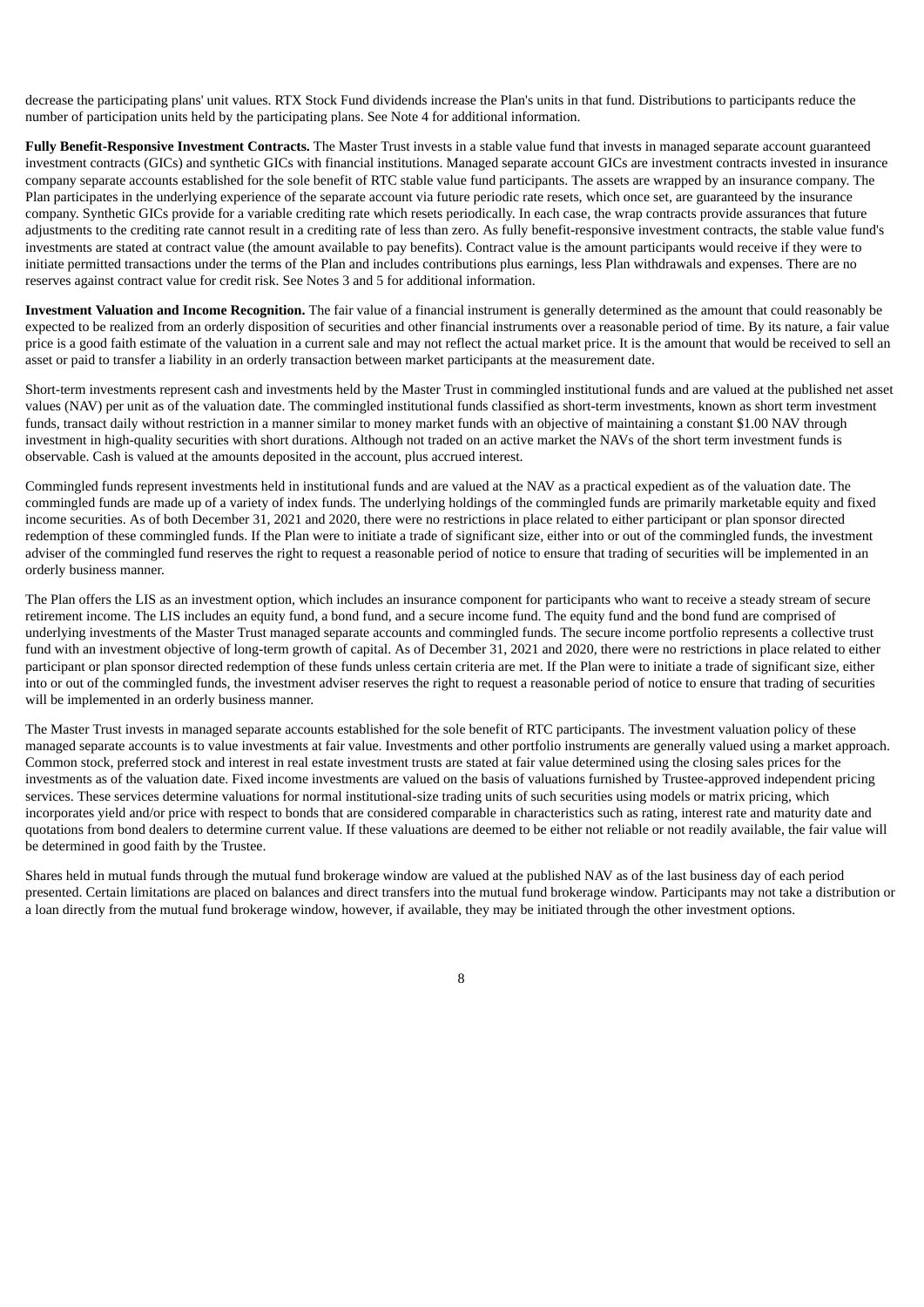The RTX Stock Fund is stated at fair value determined using the closing market price for RTC Common Stock as of the valuation date. As discussed above, at December 31, 2020, the RTX Stock Fund also included shares of Carrier and Otis common stock as a result of the Separation Transactions. The fair value of the RTX Stock Fund was therefore also determined using the closing market price for Carrier and Otis common stock as of the December 31, 2020 valuation date. In the one year following the Separation Transactions, participants could elect to transfer their Carrier and Otis holdings to RTC Common Stock, after which, any remaining balance was liquidated and reallocated to the Plans' default investment options.

Purchases and sales of securities are recorded on a trade-date basis. Interest income is accrued when earned. Dividends are recorded on the ex-dividend date. Net appreciation (depreciation) on the fair value of investments includes gains and losses on investments bought and sold as well as held during the year.

**Notes Receivable from Participants.** Notes receivable from participants are valued at their unpaid principal balance plus any accrued but unpaid interest. Delinquent loans are reclassified as distributions, which becomes taxable to the participant, based upon the terms of the Plan.

**Plan Expenses.** Certain Plan administrative expenses were paid directly by the Employer in 2021. Master Trust specific expenses are charged at the Master Trust level and allocated to the plans. All other administrative, Trustee, investment management fees, recordkeeper fees and other investment expenses were paid from Plan assets during 2021 and are either presented on the statement of changes in net assets available for benefits or in net appreciation (depreciation).

**Payment of Benefits.** Benefit payments to participants or beneficiaries are recorded when paid.

**Use of Estimates.** The preparation of the Plan's financial statements in conformity with accounting principles generally accepted in the United States of America requires management to make estimates and assumptions that affect the reported amounts of net assets available for benefits at the dates of the financial statements, and changes therein during the reporting period and, when applicable, disclosures of contingent assets and liabilities at the dates of the financial statements. Actual results could differ from those estimates.

**Risks and Uncertainties.** Through the Master Trust, the Plan provides for various investment options in any combination of stocks, bonds, mutual funds and other investment securities. Investment securities are exposed to various risks, such as interest rate, market and credit. These risks can be adversely impacted by shifts in the market's perception of the issuers, changes in interest rates, and global economic conditions. Due to the level of risk associated with certain investment securities and the level of uncertainty related to changes in the value of investment securities, it is at least reasonably possible that changes in risks in the near term would materially affect participants' account balances and the amounts reported in the statements of net assets available for benefits. See Note 6 for discussion of risks and uncertainties related to derivatives.

**Subsequent Events.** In preparing the accompanying financial statements, the Plan evaluated events occurring from December 31, 2021 through the date the financial statements were issued.

**Accounting Standards.** New pronouncements issued but not effective until after December 31, 2021 are not expected to have a material impact on the Plan's financial statements or disclosures.

### **NOTE 3 - INVESTMENT CONTRACTS WITH INSURANCE COMPANIES**

Through the Master Trust, the Plan invests in a stable value fund that invests in managed separate account GICs and synthetic GICs with financial institutions. Under these contracts, each insurance company guarantees repayment in full of the principal amount plus interest credited at a fixed rate for a specified period. Interest is credited to each contract based on an interest rate set each quarter by the individual insurance companies. This rate, which differs among contracts, takes into account any difference between prior quarter credited interest and the actual amount of investment earnings allocable to the contract in accordance with the established allocation procedures of the insurance company. The crediting rate is primarily based on the current yieldto-maturity of the covered investments, plus or minus amortization of the difference between the market value and contract value of the covered investments over the duration of the covered investments at the time of computation. There are no reserves against contract value for credit risk.

Certain events could limit the ability of the Plan to transact at contract value with the issuer. Such events include the following: (i) certain amendments to the Plan documents that adversely impact the stable value fund; (ii) introduction of an investment option that competes with the stable value fund; (iii) certain Plan sponsor events (e.g. a significant divestiture) that cause a significant withdrawal from the Plan; (iv) the failure of the trust to qualify for exemption from federal income taxes; or, (v) material breach of contract provisions. RTC does not believe that the occurrence of any such event, which would limit the Plan's ability to transact at no less than contract value with participants, is probable. Certain events enable issuers to terminate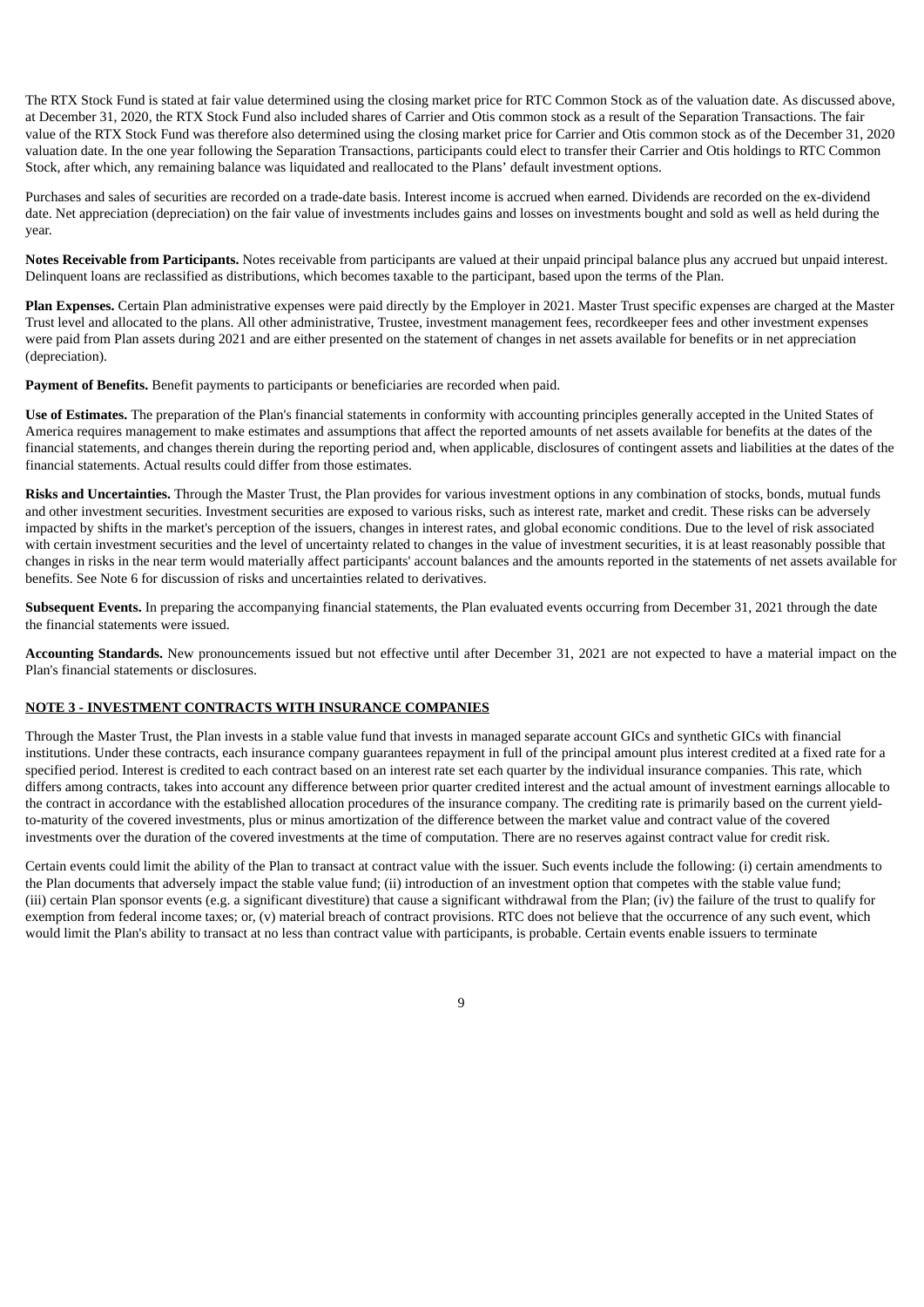their contracts with RTC and settle at an amount other than contract value. Under each contract, the Plan has the option to address and cure any such event within a specified period of time. RTC does not believe that the occurrence of any such event is probable.

Investment contracts held by the Master Trust included the following: *(thousands of dollars)* **December 31,**

|                                      | 2021 |           |  |           |  |
|--------------------------------------|------|-----------|--|-----------|--|
| <b>Managed Separate Account GICs</b> | لا   | 1.711.793 |  | 1,985,384 |  |
| <b>Synthetic GICs</b>                |      | 6.988.185 |  | 6.889.915 |  |
| <b>Total</b>                         | لا   | 8.699.978 |  | 8,875,299 |  |

### **NOTE 4 - INVESTMENT IN MASTER TRUST**

RTC has entered into a Master Trust agreement with the Trustee. Under this agreement, the Plan and the UTC Employee Savings Plan (each a participating plan) combine their plan investments in the Master Trust. Participating plans purchase units of participation in the investment options based on their contribution to such options in addition to income or loss the investment options may earn or sustain, less distributions made to the plans' participants and plan expenses. The Plan does not share in any interest in Employee Stock Ownership Plan (ESOP) debt or receivables.

Effective January 7, 2022, the investments of the Raytheon Savings and Investment Plan (RAYSIP), which covers most employees of Raytheon Company, were transferred to the Master Trust.

The following is a summary of the financial information and data for the Master Trust and the portion attributable to the Plan:

### **UNITED TECHNOLOGIES CORPORATION EMPLOYEE SAVINGS PLAN MASTER TRUST**

**Statements of Net Assets**

|                                                   |              | (Thousands of Dollars)       |    |            |                                                 |              |              |           |  |  |
|---------------------------------------------------|--------------|------------------------------|----|------------|-------------------------------------------------|--------------|--------------|-----------|--|--|
|                                                   |              | <b>Master Trust Balances</b> |    |            | <b>Plan's Interest in Master Trust Balances</b> |              |              |           |  |  |
|                                                   | December 31, |                              |    |            |                                                 | December 31, |              |           |  |  |
|                                                   |              | 2021                         |    | 2020       |                                                 | 2021         |              | 2020      |  |  |
| <b>Assets:</b>                                    |              |                              |    |            |                                                 |              |              |           |  |  |
| Investment at fair value:                         |              |                              |    |            |                                                 |              |              |           |  |  |
| Cash equivalents and short-term investments       | \$           | 191,032                      | \$ | 174,772    | \$                                              | 13,300       | $\mathbb{S}$ | 11,776    |  |  |
| Mutual funds                                      |              | 537,182                      |    | 493,209    |                                                 | 9,006        |              | 7,621     |  |  |
| Common and preferred stock (1)                    |              | 13,561,421                   |    | 13,216,251 |                                                 | 703,032      |              | 696,580   |  |  |
| Interest in real estate investment trusts         |              | 494,993                      |    | 370,751    |                                                 | 24,718       |              | 18,802    |  |  |
| Other securities                                  |              | 14,389                       |    | 12,942     |                                                 | 525          |              | 450       |  |  |
| Commingled index funds                            |              | 5,100,078                    |    | 3,967,035  |                                                 | 195,014      |              | 133,720   |  |  |
| <b>RTC Common stock</b>                           |              | 5,092,811                    |    | 4,076,711  |                                                 | 299,477      |              | 233,511   |  |  |
| Total investments at fair value                   |              | 24,991,906                   |    | 22,311,671 |                                                 | 1,245,072    |              | 1,102,460 |  |  |
| Stable value fund investment contracts            |              | 8,699,978                    |    | 8,875,299  |                                                 | 1,258,070    |              | 1,278,677 |  |  |
| Subtotal                                          |              | 33,691,884                   |    | 31,186,970 |                                                 | 2,503,142    |              | 2,381,137 |  |  |
| Notes receivable from participants <sup>(2)</sup> |              | 169,425                      |    | 183,602    |                                                 | 25,465       |              | 26,489    |  |  |
| <b>ESOP</b> receivables                           |              | 9,070                        |    | 17,182     |                                                 |              |              |           |  |  |
| Total assets                                      |              | 33,870,379                   |    | 31,387,754 |                                                 | 2,528,607    |              | 2,407,626 |  |  |
| <b>Liabilities:</b>                               |              |                              |    |            |                                                 |              |              |           |  |  |
| <b>Accrued ESOP interest</b>                      |              | (45)                         |    | (159)      |                                                 |              |              |           |  |  |
| Notes payable to RTC                              |              | (29, 190)                    |    | (53, 813)  |                                                 |              |              |           |  |  |
| <b>Total liabilities</b>                          |              | (29, 235)                    |    | (53, 972)  |                                                 |              |              |           |  |  |
| Net assets                                        |              | 33,841,144                   | S  | 31,333,782 | \$                                              | 2,528,607    | S            | 2,407,626 |  |  |

(1) Common and preferred stock as of December 31, 2020 includes shares of Carrier and Otis common stock received by participants as a result of the Separation Transactions on April 3, 2020. As of December 31, 2020, the fair value of Carrier and Otis common stock in the Master Trust was \$1,208 million and \$1,108 million, respectively and the Plan's interest in the Carrier and Otis common stock balances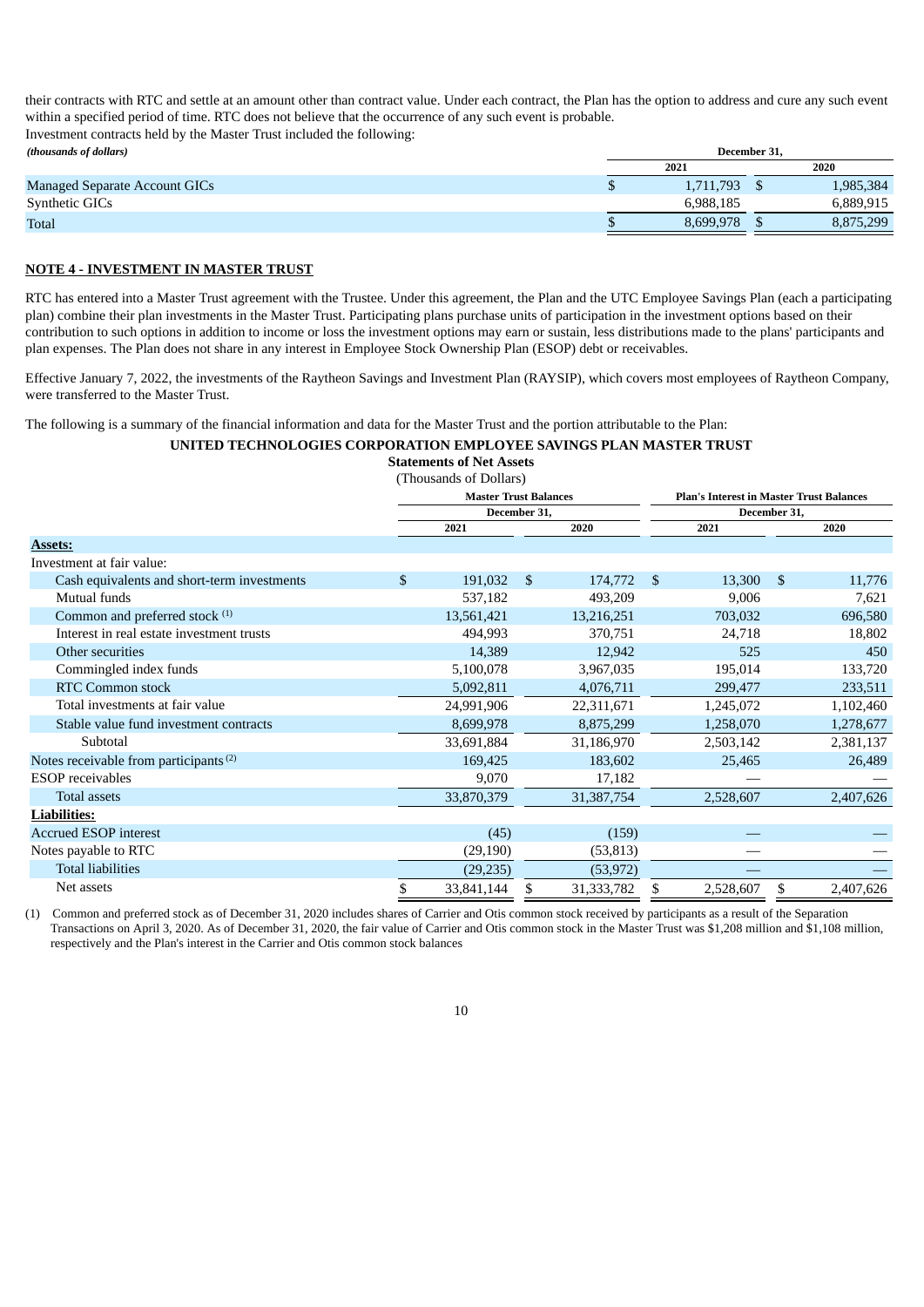was \$65 million and \$59 million, respectively. Any time during the one year following the Separation Transactions, participants could elect to transfer their Otis and Carrier holdings back in to RTC common stock. Any remaining balance at April 3, 2021 was liquidated and reallocated to the Plans' default investment options. (2) Presented separately on the Statement of Net Assets Available for Benefits.

### **UNITED TECHNOLOGIES CORPORATION EMPLOYEE SAVINGS PLAN MASTER TRUST**

**Statement of Changes in Net Assets**

| (Thousands of Dollars) |  |
|------------------------|--|
|------------------------|--|

**Year Ended December 31, 2021**

| <b>Additions:</b>                                                |               |
|------------------------------------------------------------------|---------------|
| Interest and dividend income                                     | \$<br>624,706 |
| Interest income on notes receivable from participants            | 8,078         |
| Transfers in from participating plans for purchase of units      | 1,012,778     |
| Net appreciation on fair value of investments                    | 4,007,092     |
| <b>Total additions</b>                                           | 5,652,654     |
| <b>Deductions:</b>                                               |               |
| Transfers out on behalf of participating plans for distributions | 3,059,642     |
| Master Trust administrative expense                              | 60,022        |
| ESOP debt - principal payments                                   | 24,365        |
| ESOP debt - interest payments                                    | 1,263         |
| <b>Total deductions</b>                                          | 3,145,292     |
| Increase in net assets                                           | 2,507,362     |
| Net assets:                                                      |               |
| Beginning of year                                                | 31, 333, 782  |
| End of year                                                      | 33,841,144    |

### **NOTE 5 - FAIR VALUE OF INVESTMENTS IN THE MASTER TRUST**

The Fair Value Measurements and Disclosure Topic of the Financial Accounting Standards Board (FASB) Accounting Standards Codification (ASC) establishes a valuation hierarchy for disclosure of the inputs to the valuations used to measure fair value. A financial asset or liability's classification within the hierarchy is determined based on the lowest level input that is significant to the fair value measurement. This hierarchy prioritizes the inputs into three broad levels as follows:

**Level 1** – quoted prices in active markets for identical assets or liabilities;

Level 2 – inputs other than quoted prices included within Level 1 that are observable for the asset or liability either directly or indirectly;

**Level 3** – unobservable inputs based on our own assumptions used to measure assets and liabilities at fair value.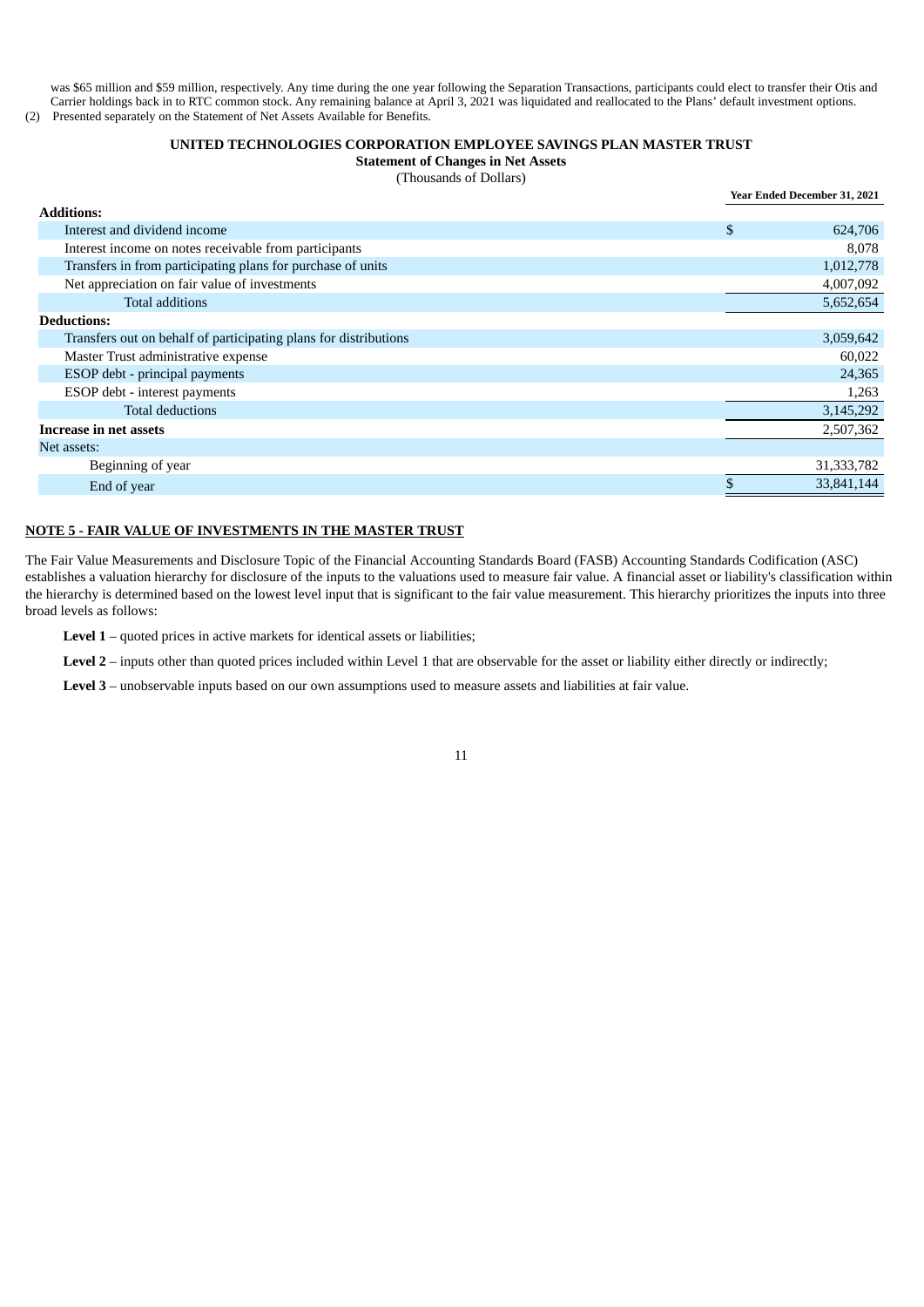The following tables provide the investments carried at fair value measured on a recurring basis as of December 31, 2021 and 2020:

|                                           | <b>December 31, 2021</b> |                |   |                |  |                                |  |                                          |    |             |  |
|-------------------------------------------|--------------------------|----------------|---|----------------|--|--------------------------------|--|------------------------------------------|----|-------------|--|
| (thousands of dollars)                    |                          | <b>Level 1</b> |   | <b>Level 2</b> |  | <b>Level 3</b>                 |  | <b>Not Subject to</b><br><b>Leveling</b> |    | Total $(1)$ |  |
| Short-term investments                    |                          |                | S | 94,288 \$      |  | $\overline{\phantom{m}}$       |  | $\qquad \qquad -$                        | .S | 94,288      |  |
| Mutual funds                              |                          | 537,182        |   |                |  |                                |  |                                          |    | 537,182     |  |
| Separate accounts:                        |                          |                |   |                |  |                                |  |                                          |    |             |  |
| Short-term investments                    |                          |                |   | 72,004         |  |                                |  |                                          |    | 72,004      |  |
| Common and preferred stock                |                          | 13,561,421     |   |                |  |                                |  |                                          |    | 13,561,421  |  |
| Interest in real estate investment trusts |                          | 494.993        |   |                |  |                                |  |                                          |    | 494,993     |  |
| Other securities                          |                          | 14.389         |   |                |  |                                |  |                                          |    | 14,389      |  |
| <b>RTC Common Stock</b>                   |                          | 5,092,811      |   |                |  |                                |  |                                          |    | 5,092,811   |  |
| Commingled index funds                    |                          |                |   |                |  |                                |  | 5,100,078                                |    | 5,100,078   |  |
| Total                                     |                          | 19,700,796     |   | 166,292        |  | $\overbrace{\hspace{25mm}}^{}$ |  | 5,100,078                                |    | 24,967,166  |  |

|                                           | Ptttiinti Jii 2020 |                |  |                |  |                          |  |                                   |  |             |
|-------------------------------------------|--------------------|----------------|--|----------------|--|--------------------------|--|-----------------------------------|--|-------------|
| (thousands of dollars)                    |                    | <b>Level 1</b> |  | <b>Level 2</b> |  | <b>Level 3</b>           |  | <b>Not Subject to</b><br>Leveling |  | Total $(1)$ |
| Short-term investments                    |                    |                |  | 102,827        |  | $\overline{\phantom{0}}$ |  |                                   |  | 102,827     |
| Mutual funds                              |                    | 493,209        |  |                |  |                          |  |                                   |  | 493,209     |
| Separate accounts:                        |                    |                |  |                |  |                          |  |                                   |  |             |
| Short-term investments                    |                    |                |  | 56,337         |  |                          |  |                                   |  | 56,337      |
| Common and preferred stock <sup>(2)</sup> |                    | 13,216,251     |  |                |  |                          |  |                                   |  | 13,216,251  |
| Interest in real estate investment trusts |                    | 370,751        |  |                |  |                          |  |                                   |  | 370,751     |
| Other securities                          |                    | 12,942         |  |                |  |                          |  |                                   |  | 12,942      |
| <b>RTC Common Stock</b>                   |                    | 4,076,711      |  |                |  |                          |  |                                   |  | 4,076,711   |
| Commingled index funds                    |                    |                |  |                |  |                          |  | 3,967,035                         |  | 3,967,035   |
| Total                                     |                    | 18,169,864     |  | 159,164        |  |                          |  | 3,967,035                         |  | 22,296,063  |
|                                           |                    |                |  |                |  |                          |  |                                   |  |             |

**December 31, 2020**

(1) The tables above exclude \$24,740 thousand and \$15,608 thousand of net receivables due to the Master Trust for the Plan years ended December 31, 2021 and 2020, respectively.

(2) Common and preferred stock as of December 31, 2020 includes shares of Carrier and Otis common stock received by participants as a result of the Separation Transactions on April 3, 2020. As of December 31, 2020, the fair value of Carrier and Otis common stock in the Master Trust was \$1,208 million and \$1,108 million, respectively. Any time during the one year following the Separation Transactions, participants could elect to transfer their Otis and Carrier holdings back in to RTC common stock. Any remaining balance at April 3, 2021 was liquidated and reallocated to the Plans' default investment options.

### **NOTE 6 - DERIVATIVES**

The investment managers retained by RTC have discretion to invest Master Trust assets in derivative financial instruments to manage risk and achieve trading and cost efficiency when the underlying security may not be accessible at a reasonable transaction cost or may be impractical to invest in from an administrative perspective. These derivatives consist of interest rate futures and swaps contracts contained in assets wrapped by insurance companies and reported at contract value within the stable value fund and index futures contracts held within the managed separate accounts.

The following is a summary of the significant accounting policies associated with the Master Trust's use of derivatives valued at fair value.

**Futures Contracts.** The Master Trust uses fixed income and equity index, and interest rate futures contracts to manage exposure to the market. Buying futures tends to increase the Master Trust's exposure to the underlying instrument. Selling futures tends to decrease the Master Trust's exposure to the underlying instrument held or offset the fair value of other fund investments. Futures contracts are valued at the last settlement price at the end of each day on the exchange upon which they are traded.

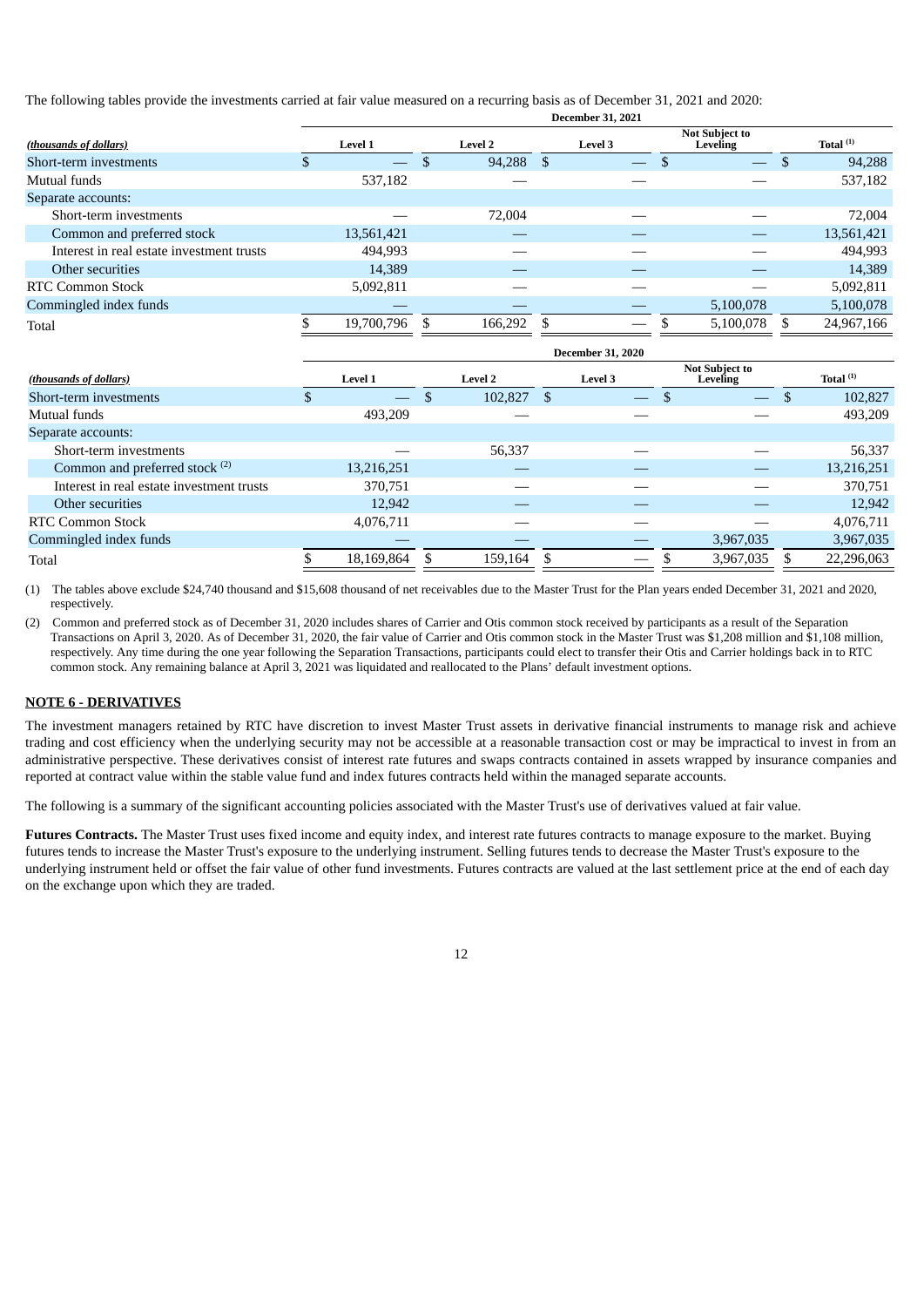Upon entering into a futures contract, the Master Trust is required to deposit either in cash or securities an amount (initial margin) equal to a certain percentage of the nominal value of the contract. Pursuant to the futures contract, the Master Trust agrees to receive from or pay to the Futures Commission Merchant (FCM) an amount of cash equal to the daily fluctuation in the value of the futures contract. Such receipts or payments are known as "variation margin" which are generally settled daily and are included in the net appreciation (depreciation) on fair value of investments. The Master Trust will record a variation margin receivable or payable in the Master Trust net assets for variation margins which have not yet been paid at the end of the year.

Futures contracts involve, to varying degrees, credit and market risks. The Master Trust enters into futures contracts on exchanges where the exchange acts as the counterparty to the transaction. Thus, credit risk on such transactions is limited to the failure of the exchange. Futures orders are executed on behalf of the Master Trust by FCM firms which determine margin requirements consistent with industry standards and the various rules and regulations of the exchanges on which trades occur. Initial and maintenance margin rates used in determining margin requirements may vary, but are established at levels no lower than those prescribed by U.S. Commodity Futures Trading Commission regulations. FCM relationships and operations (including treatment of customer capital and capital requirements) are overseen by both the investment managers and RTC. The daily settlement on the futures contracts serves to greatly reduce credit risk. Losses in value may arise from changes in the value of the underlying instruments or if there is an illiquid secondary market for the contracts. In addition, there is the risk that there may not be an exact correlation between a futures contract and the underlying index or security.

There were no significant unrealized gains or losses from equity index futures contracts in the Master Trust Statement of Net Assets as of December 31, 2021 and 2020. Similarly, there were no significant gains or losses on equity index futures contracts in the Master Trust Statement of Changes in Net Assets for the year ended December 31, 2021.

During the year ended December 31, 2021, the average notional value of futures contracts was approximately \$30 million. The average value of futures contracts sold and purchased was approximately \$3 million and \$3 million, respectively.

### **NOTE 7 - RELATED-PARTY AND PARTY-IN-INTEREST TRANSACTIONS**

The Trustee manages certain Plan investment options. These transactions qualify as exempt party-in-interest transactions.

The Master Trust holds common shares of RTC, the Plan sponsor, and these qualify as exempt party-in-interest transactions.

The Plan invests in the RTX Stock Fund (the Fund), which is comprised of a short-term investment fund component and shares of common stock of RTC. The unit values of the Fund are recorded and maintained by the Trustee. During the year ended December 31, 2021, the Plan purchased units of the RTX Stock Fund of approximately \$120 million including dividends and interest of approximately \$7 million, sold units of the RTX Stock Fund of approximately \$101 million, and had net appreciation on the RTX Stock Fund of approximately \$49 million. The total value of the Plan's interest in the RTX Stock Fund was approximately \$308 million and \$240 million at December 31, 2021 and 2020, respectively.

As discussed in Note 1, as a result of the Separation Transactions, Carrier and Otis common stock funds were created to hold the shares of Carrier and Otis common stock received in the special dividends declared by UTC in 2020. Any time during the one year following the Separation Transactions, participants could elect to transfer their Otis and Carrier holdings to RTC common stock. These funds were closed to new investments within the Plan and were removed as investment options in April 2021. Any remaining balance at April 3, 2021 was liquidated and reallocated to the Plans' default investment options. The total value of the Plan's interest in the Carrier and Otis common stock funds was approximately \$66 million and approximately \$60 million, respectively, at December 31, 2020. During the year ended December 31, 2021, the Plan had net appreciation on the Carrier common stock fund of approximately \$7 million and sold units of the Carrier common stock fund of approximately \$73 million. During the year ended December 31, 2021, the Plan had net appreciation on the Otis common stock fund of approximately \$5 million and sold units of the Otis common stock fund of approximately \$65 million.

### **NOTE 8 - PLAN TERMINATION**

Although it has not expressed any intent to do so, RTC has the right under the Plan to discontinue its contributions at any time and to terminate the Plan subject to the provisions of ERISA. In the event of Plan termination, participants will become 100 percent vested in their accounts.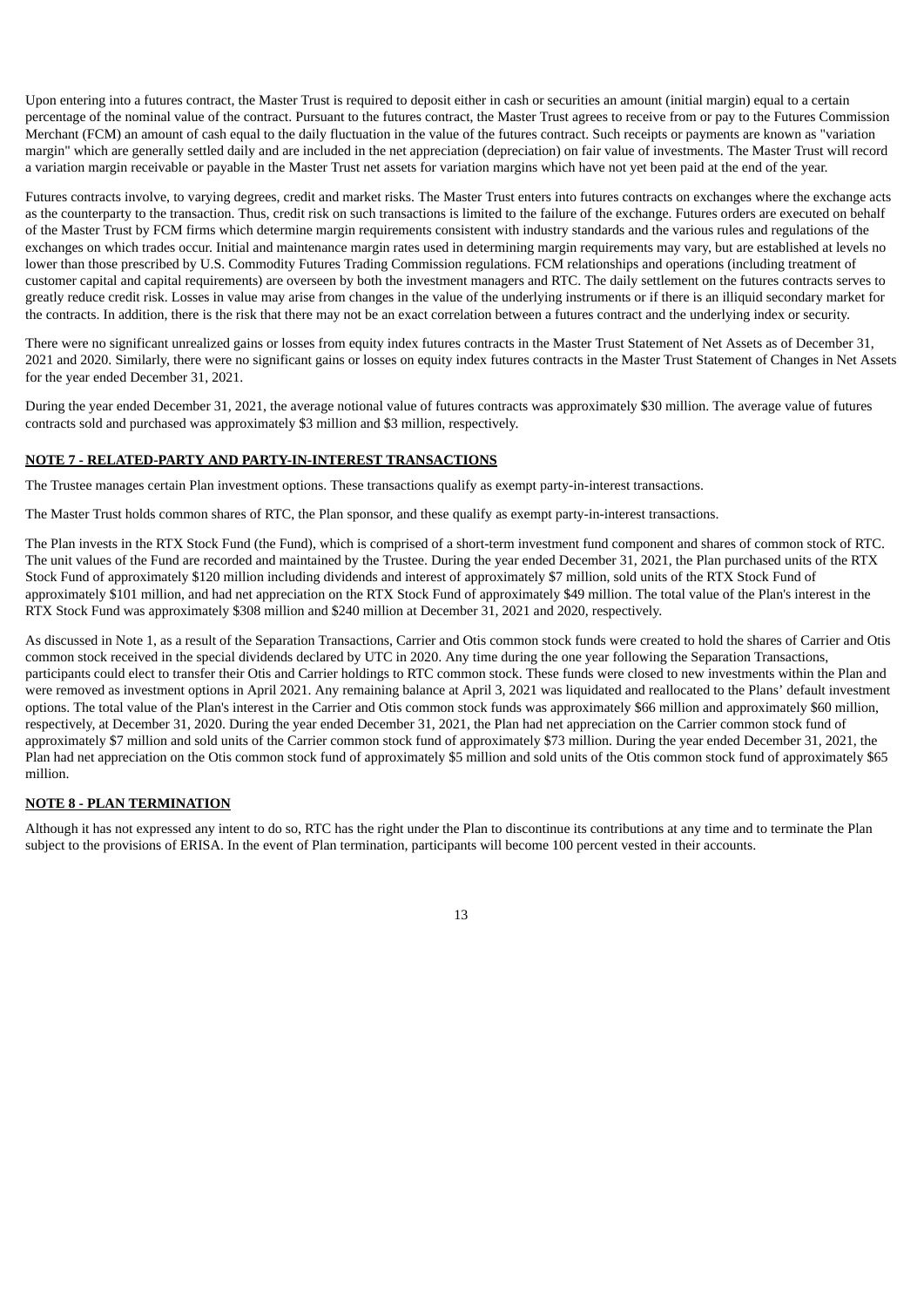### **NOTE 9 - RECONCILIATION OF FINANCIAL STATEMENTS TO FORM 5500**

The following are reconciliations of net assets available for benefits and benefits paid from the financial statements to the Form 5500:

|                                                                             | December 31. |  |                                               |  |  |  |  |  |  |  |
|-----------------------------------------------------------------------------|--------------|--|-----------------------------------------------|--|--|--|--|--|--|--|
| (thousands of dollars)                                                      | 2021         |  | 2020                                          |  |  |  |  |  |  |  |
| Net assets available for benefits per the financial statements              | 2,528,607    |  | 2,407,625                                     |  |  |  |  |  |  |  |
| Amounts allocated to participant withdrawals                                | (41)         |  | (223)                                         |  |  |  |  |  |  |  |
| Net assets available for benefits per Form 5500                             | 2,528,566    |  | 2,407,402                                     |  |  |  |  |  |  |  |
| (thousands of dollars)                                                      |              |  | <b>Year Ended</b><br><b>December 31, 2021</b> |  |  |  |  |  |  |  |
| Distributions to participants or beneficiaries per the financial statements |              |  | 206.237                                       |  |  |  |  |  |  |  |
| Add: Amounts allocated to participant withdrawals at December 31, 2021      |              |  | 41                                            |  |  |  |  |  |  |  |
| Less: Amounts allocated to participant withdrawals at December 31, 2020     |              |  | (223)                                         |  |  |  |  |  |  |  |
| Distributions to participants or beneficiaries per Form 5500                |              |  | 206,055                                       |  |  |  |  |  |  |  |

Amounts allocated to participant withdrawals are recorded on Form 5500 for benefit claims that have been processed and approved for payment prior to December 31 but not yet paid as of that date. Additionally, as of December 31, 2021 and 2020, fully benefit-responsive GICs are presented at contract value in both the Form 5500 and in the Plan's financial statements.

### **NOTE 10 - TAX STATUS**

The Internal Revenue Service (IRS) has determined and informed UTC by letter dated April 26, 2017 that the Plan is designed in accordance with applicable sections of the Internal Revenue Code. The Plan has been amended since receiving the determination letter. The Company believes that the current design and operation of the Plan are consistent with preservation of the qualification of the Plan and exemption of the Trust in the context of applicable IRS procedures.

<span id="page-13-0"></span>Accounting principles generally accepted in the United States of America require plan management to evaluate tax positions taken by the plan and recognize a tax liability if the organization has taken an uncertain position that more likely than not would not be sustained upon examination by the Internal Revenue Service. The Plan is subject to routine audits by taxing jurisdictions; however, there are currently no audits for any tax periods in progress. The Plan administrator believes it is no longer subject to income tax examinations for years prior to 2018.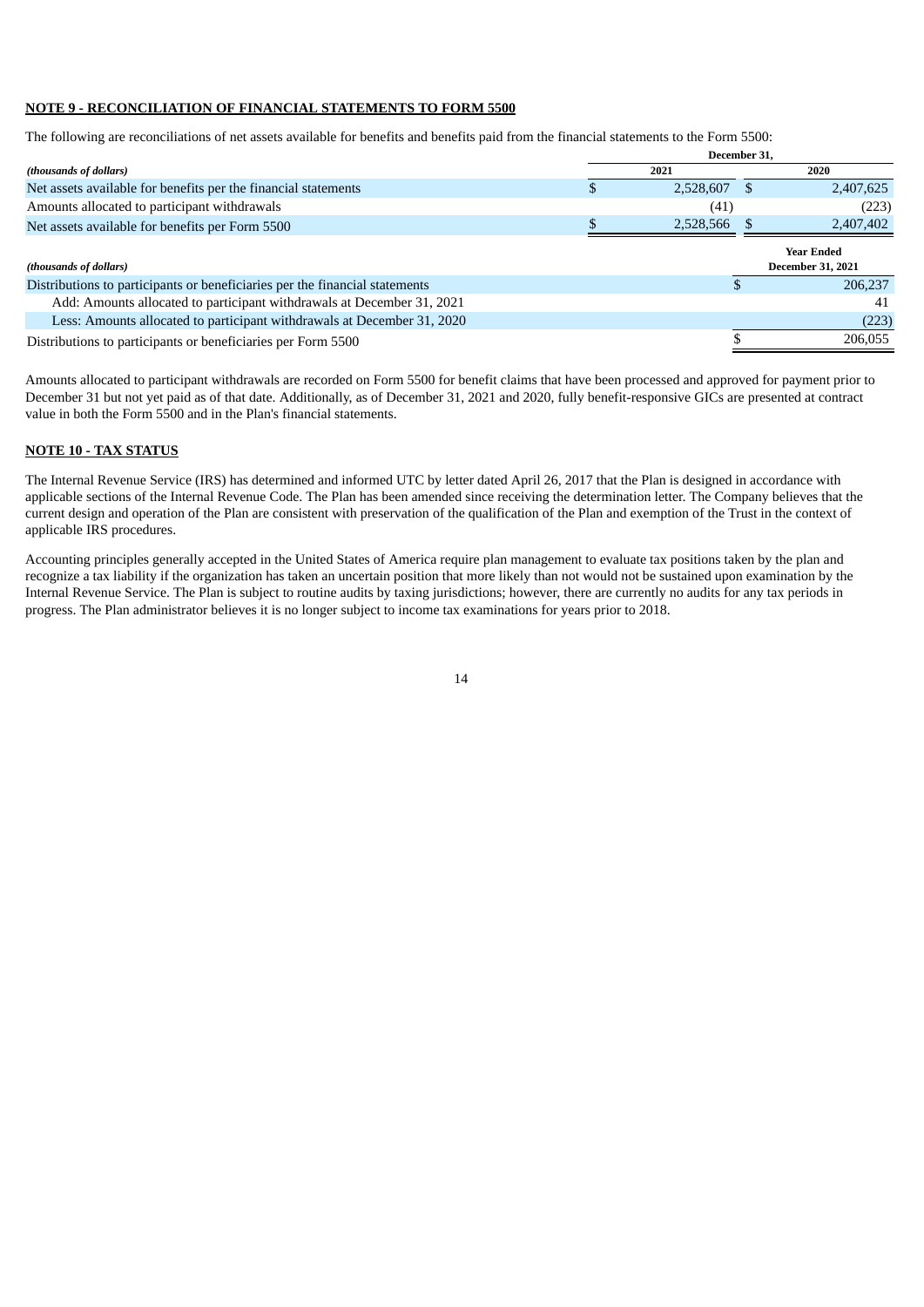## **UNITED TECHNOLOGIES CORPORATION REPRESENTED EMPLOYEE SAVINGS PLAN**

### **SUPPLEMENTAL SCHEDULE**

# **Schedule H, Line 4i - Schedule of Assets (Held at End of Year)**

**December 31, 2021**

| (a)    | (b) Identity of issuer, borrower, lessor or<br>similar party                 | (c) Description of investment, including maturity date, rate of<br>interest, collateral, par or maturity value                                                           | (d) Cost                 | (e) Current value |
|--------|------------------------------------------------------------------------------|--------------------------------------------------------------------------------------------------------------------------------------------------------------------------|--------------------------|-------------------|
| $\ast$ | United Technologies Corporation<br><b>Employee Savings Plan Master Trust</b> | Interest in Master Trust investment accounts                                                                                                                             | $\overline{\phantom{0}}$ | 2,503,142,000     |
| ∗      | Plan Participants                                                            | Notes receivable from participants collateralized by participant<br>balances, interest ranging from 4.0 percent to 10.5 percent, terms<br>ranging from 1 year to 5 years |                          | 25,465,000        |
|        |                                                                              |                                                                                                                                                                          |                          | 2,528,607,000     |

<span id="page-14-0"></span>\* Indicates an identified person known to be a party-in-interest to the Plan.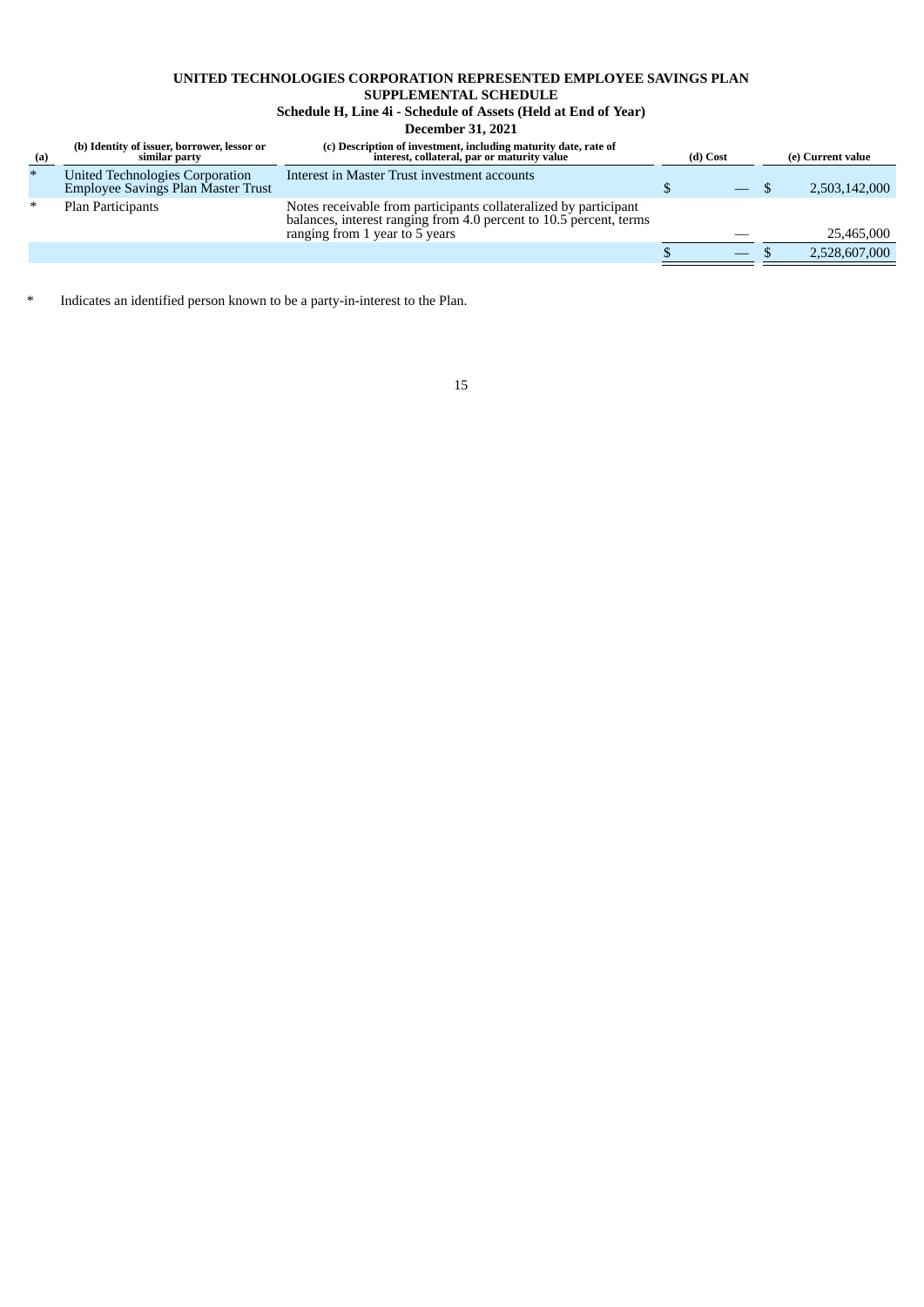### **EXHIBIT INDEX**

<span id="page-15-0"></span>Consent of Independent Registered Public Accounting Firm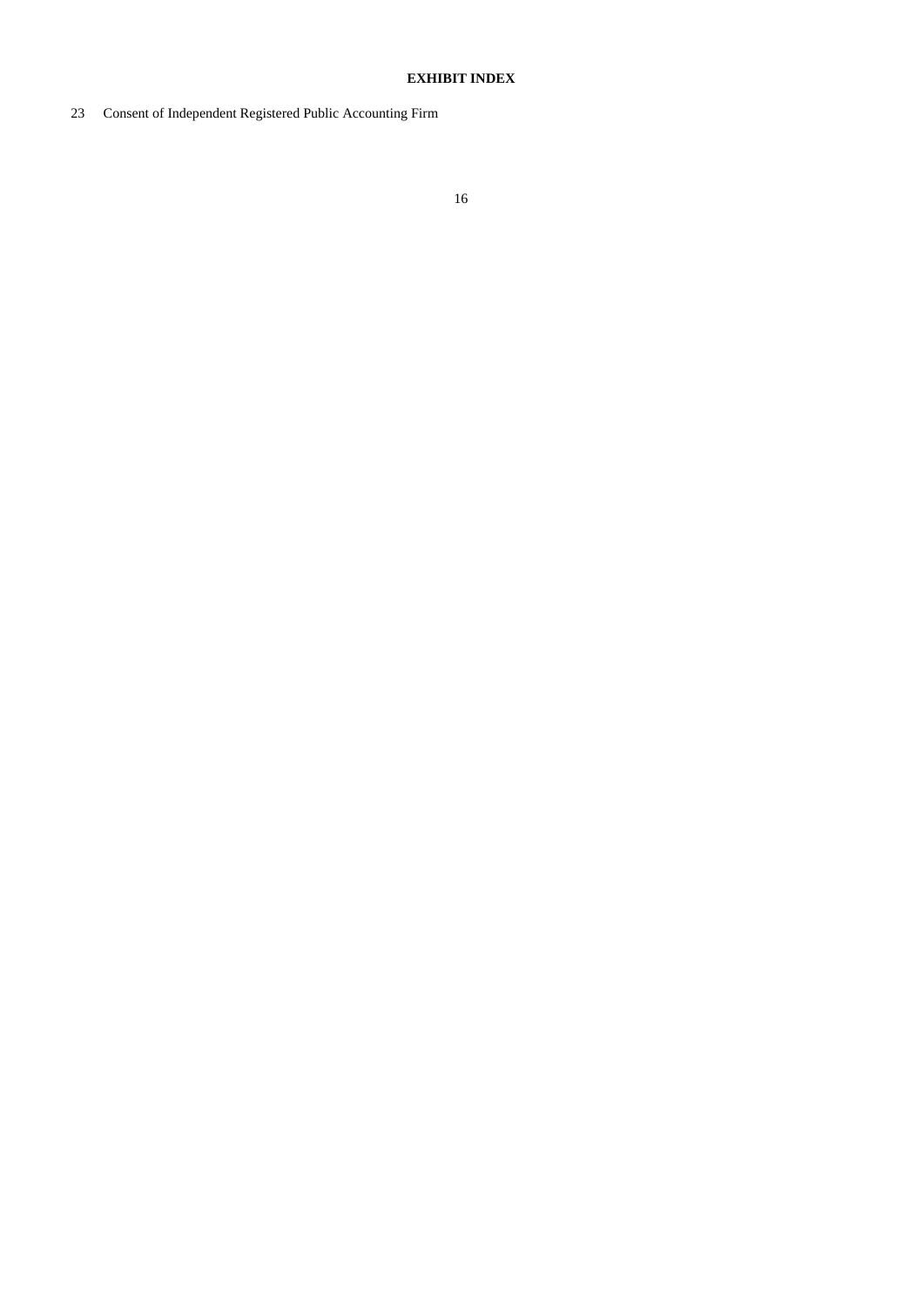### **SIGNATURE**

The Plan (or persons who administer the employee benefit plan), pursuant to the requirements of the Securities Exchange Act of 1934, has duly caused this annual report to be signed on its behalf by the undersigned hereunto duly authorized.

#### **UNITED TECHNOLOGIES CORPORATION REPRESENTED EMPLOYEE SAVINGS PLAN**

Dated: June 21, 2022 By: By: /s/ AMY L. JOHNSON

Amy L. Johnson Corporate Vice President and Controller Principal Accounting Officer